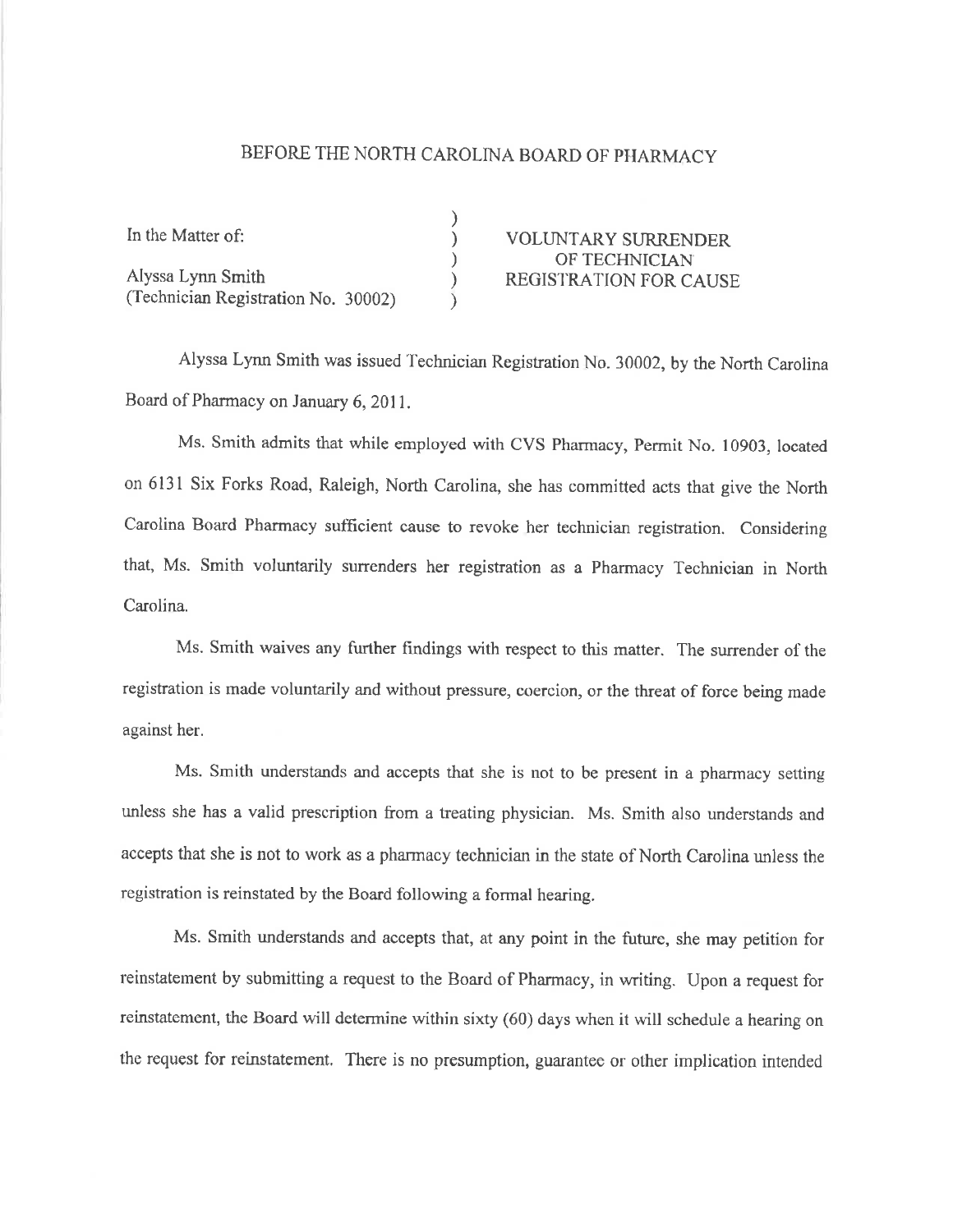within this document that the Board will reinstate the registration. The decision will be made by the Board based on consideration of all available evidence presented at a formal hearing before the Board. The registration will not be returned until and unless the Board issues a reinstatement order after any formal hearing.

This the  $\frac{19}{4}$  day of  $\frac{\text{August}}{\text{Aogus}}$ , 2016.

Alynn Lynn Durch